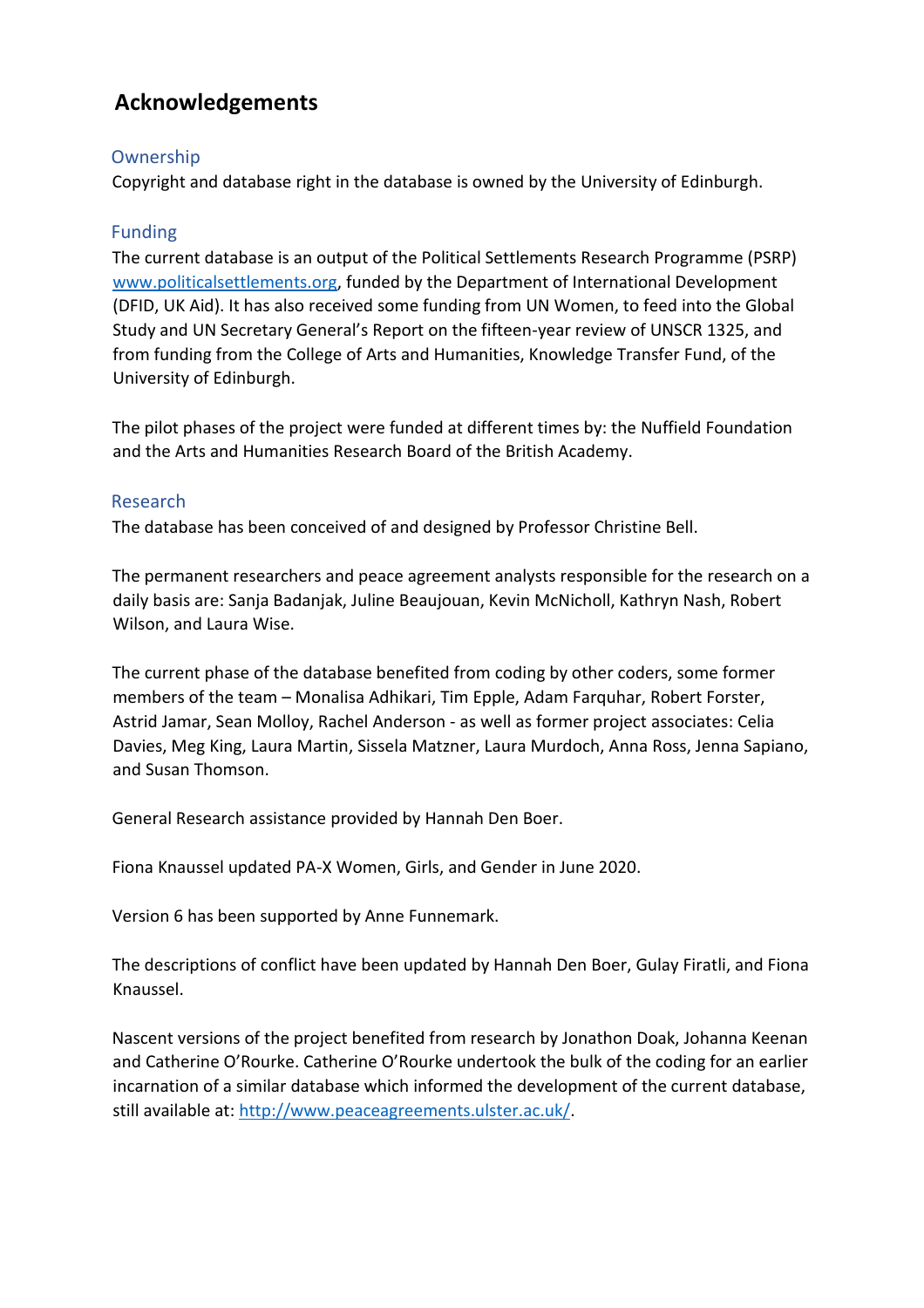Additionally, coding analysis was contributed by University of Edinburgh students on workbased and summer placements: Jack Barton, Lewis Dunne, Lauren Donnelly, Helia Farahnoosh, Alejandro Fernandes Jullian, Kerstin Mayr, Lauren Mizen, Kalina Peresterova, Vanessa Utley and Matthew Wilmore. Sahla Aroussi, Cindy Daase, Jan Pospisil and Alex Schwartz have an advisory role on the PA-X project.

PA-X Local has been developed, designed, and coded by: Christine Bell, Monalisa Adhikari, Sanja Badanjak, Juline Beaujouan, Margherita Distrotti, Tim Epple, Robert Forster, Robert Wilson, and Laura Wise. We are hugely grateful to all those involved in or researching local peace processes who sent us peace agreement texts and expert advice on the inclusion of particular agreements. Jan Pospisil has an advisory role on the PA-X Local project. We are especially thankful for discussions with researchers from the LSE Conflict Research Programme, and attendees at the two PSRP 'Joint Analysis Workshops' held in London and Nairobi in 2019 that have helped us to advance our thinking on local peace agreements.

The work of the PA-X team is supported by the PSRP Programme Manager, Harriet Cornell, the PSRP Communications Officer, Allyson Doby, and the professional services staff at the University of Edinburgh's Law School.

## Website and database maintenance

The programming technology behind the database and the website has been produced by the University of Edinburgh Information Services, John Allison, Krisztian Der, and Bill Lee in particular. For more, see https://www.ed.ac.uk/information-services.

## Visualizing peace and Yemen timeline

The visualizations of PA-X data were produced by Tobias Kauer (hierarchies and messy timelines), Sarah Schöttler, Lucy Havens, and Mengting Bao (interactive map). The Yemen Timeline was produced by Tobias Kauer and supported by Robert Wilson; the Yemen map was created by Sarah Schöttler.

## **Transcription**

Dot Kirkham and the PA-X team.

## Photos

Robert Henderson, Charlotte Melly/Conciliation Resources, Yan Yong

## Agreement translations

A large number of agreements were translated into English from the following languages by the following translators: Rachel Anderson (Russian, French), Haneef Aurangzeb (Urdu), Sanja Badanjak (Bosnian, Croatian, Serbian), Kiomars Barakzai (Pashto), Marian Craig Falcon-Craig Consultants (French), Lisa Cowan (French), Willian Da Rosa (Portugese), Andre Prado Fernandes (Portuguese), Robert Forster (Arabic), Simen Jordsmyr Holm (Arabic), Nataša Honeybone (Bosnian, Croatian, Serbian), Elena Granina (Russian), Matilda Karçanaj (Albanian), Daniel Kelly Herrera (Arabic), James Kelly -